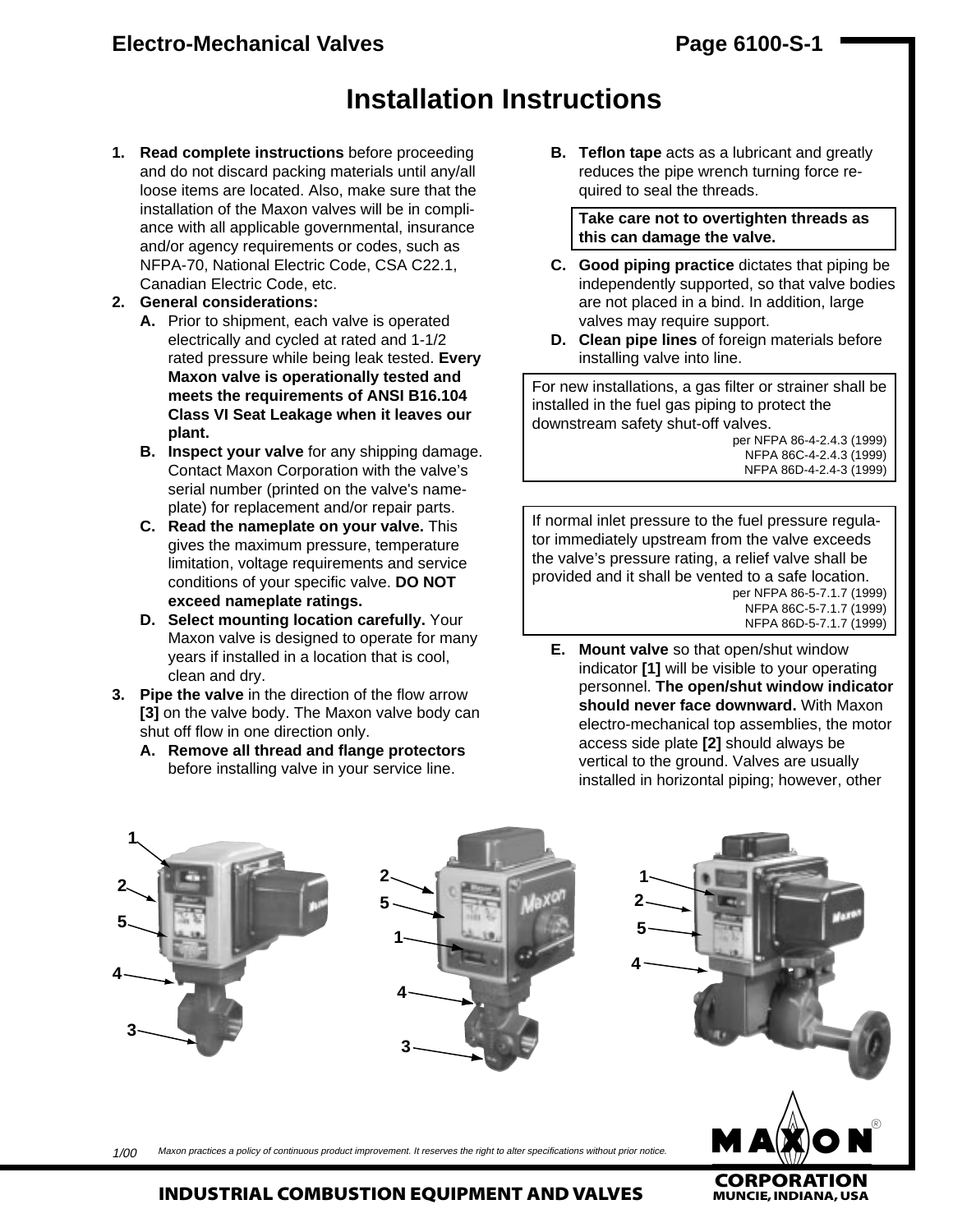# **Installation Instructions (cont'd.)**

orientations are acceptable, subject to the above limitations. The top assemblies of all Maxon valves are field rotatable to allow installations involving conflicts with these mounting restrictions.

- **F. Main system shut-off** should always use a manual leak-tight upstream fuel cock.
- **G. Time lag** between valve action and fluid flow (or flame response) is reduced if valve is located near the burner (or outlet).
- **4. Wire the valve** in accordance with **all** applicable codes and standards. Supply voltages must agree with valve's nameplate voltage within -15%/+10% AC or DC for proper operation. For electrical wiring schematics, refer to appropriate Maxon catalog literature and/or the wiring schematic diagram affixed inside your valve's access cover plate or in the terminal block cover housing.
	- **A. The Maxon valve must be electrically interlocked** with your safety-limit devices in accordance with all applicable codes, standards, and the authority having jurisdiction over the safety requirements for your overall system installation. Normally, Maxon valves are electrically wired in series with all of your safety-limit devices. Therefore, any one device can cause the valve to react. Each valve was production tested when manufactured. If it now appears inoperative, make sure it is being powered properly from and through your control circuit.

**B. Maintain integrity of Maxon top assembly** enclosure by using dust and water-tight electrical connectors. Use cable-sealing grips and strain-relief loops for any cord or cable. Use internal sealing materials on all conduit connections. Moisture can have a harmful effect on valve internals if permitted to enter through wiring connectors. Make sure that all access cover plates are in place and securely fastened. All cover screws should be tightened using an alternate cross corner tightening pattern to the values shown below.

While all covers are torqued at time of production testing, torque should be rechecked periodically to ensure adequate sealing protection.

#### **5. Pre-operational exercising:**

Prior to initial fluid flow start-up and with upstream manual cock still closed, operate the valve electrically for 10-15 cycles. This not only provides an electrical check, but also wipes valve body disc and seat free of accumulated foreign matter.



Maxon practices a policy of continuous product improvement. It reserves the right to alter specifications without prior notice.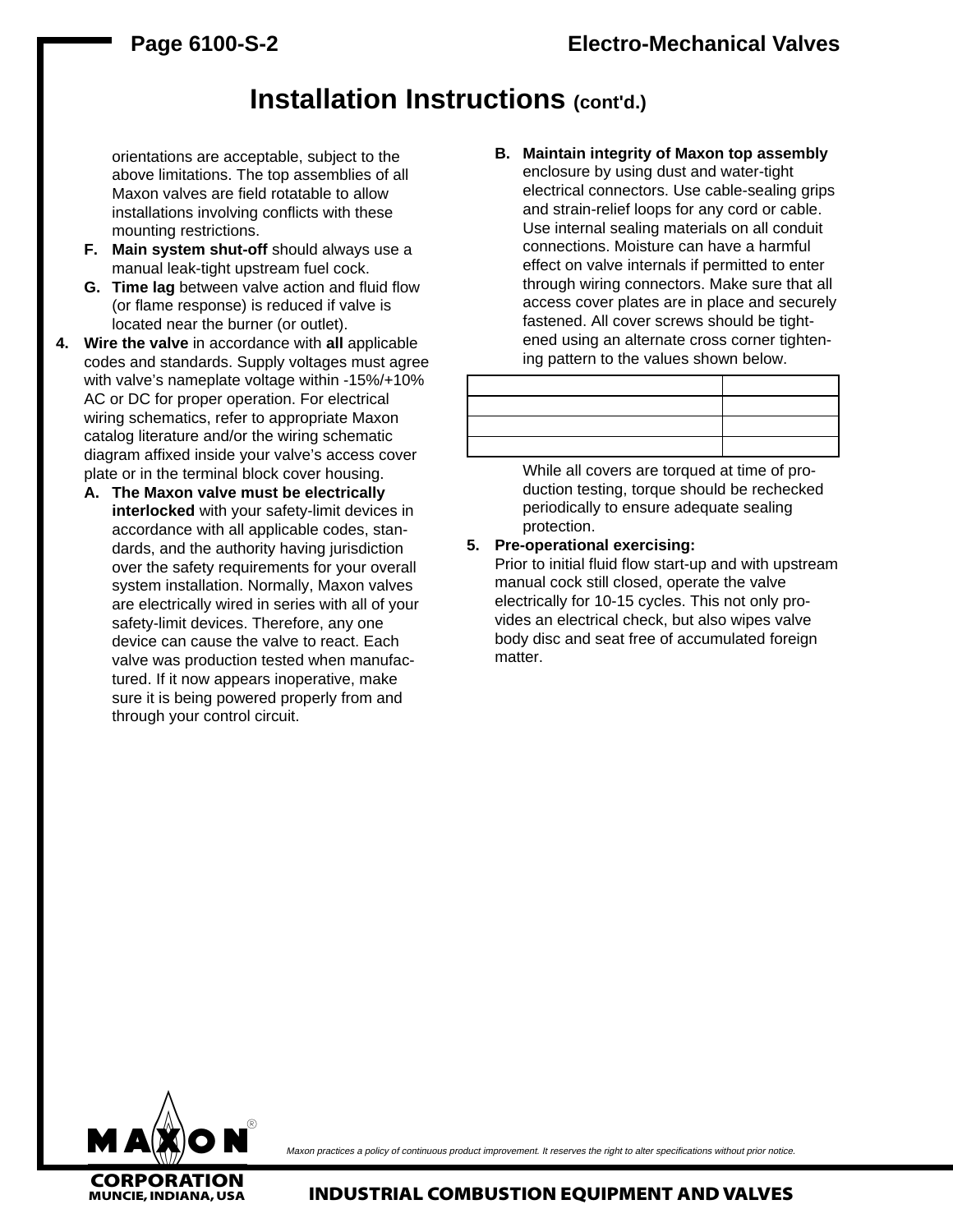# **Installation Instructions (cont'd.)**



Maxon valves can and should be ordered in a configuration compatible with planned piping, but if open/ shut indicator window is not visible and/or valve orientation is not proper, the top assembly can be rotated in 90° increments around the valve body centerline axis by the following procedure:

- **1. Shut off all electrical power** and close off upstream manual cock.
- **2. Remove wiring access cover plate [2]** and disconnect power lead wires. (Tag carefully for later re-assembly.)
- **3. Remove conduit and** electrical leads.
- **4. Note physical position** of any signal switch actuator wands on auxiliary signal switches (see switch arrangement sketch).
- **5.** Unscrew the two body bolts [4] screwed up from the bottom to 1/4 inch. DO NOT completely remove. These bolts secure the valve body [3] to the valve's top assembly housing [5].
- **6. Gently lift the top assembly** [5] **(not more than 1/4" in height)**; just enough to break the seal between the valve body assembly and the rubber gasket adhering to the bottom of the top housing.

**WARNING: LIFTING TOO FAR MAY DISLODGE SOME SMALL PARTS INSIDE THE TOP HOUSING, REQUIRING COMPLEX RE-ASSEMBLY AND RETESTING BY TRAINED FACTORY PERSONNEL.**

## **Auxiliary Switch Arrangement**

- **A– Number Coded Wires H– Mounting Screws**
- 
- **C– Mounting Screws J– Switch Wand**
- **D– Normal (de-energized) K– Actual (energized)**
- **Position Switch Position Switch**
- **E– Insulating Barrier L– Switch Wand**
- 
- **G– Drive Pin & Locating Hole N– Gasket**



**Wiring Diagram**

- 
- **I** Spring Retainer Extension
- 
- 
- 
- **F– Bracket Mounting Pad M–Switch Mounting Bracket**
	-



Maxon practices a policy of continuous product improvement. It reserves the right to alter specifications without prior notice. 1/99

**INDUSTRIAL COMBUSTION EQUIPMENT AND VALVES** 

**CORPORATION**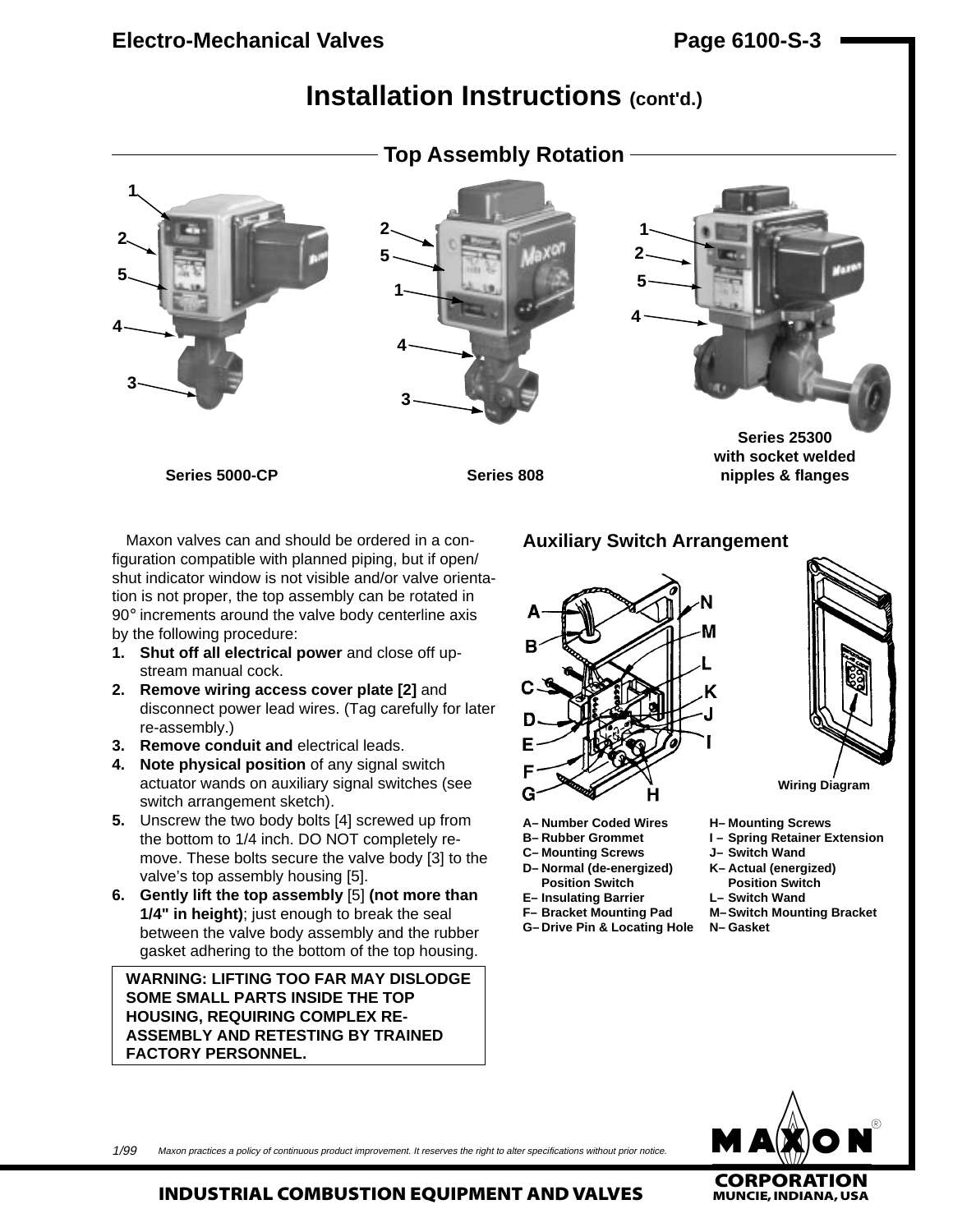# **Installation Instructions (cont'd.)**

## **Top Assembly Rotation (cont'd.)**

- **7. Remove the two body bolts [4] screwed up from the bottom (were partially unscrewed in step 5).**
- **8. Carefully rotate top assembly** to the desired position in a plane parallel to the top of the valve body casting. **Rotate the top housing about 30**° **beyond this position, and then rotate it back.** Reposition the top housing back down onto the valve body casting. This should align the open/ shut indicator with its window and provide proper alignment of the internal mechanism.
- **9. Realign holes** in valve body casting with the corresponding tapped holes in the bottom of the top assembly housing. Be sure the gasket is still in place between the body and top housing.
- **10. Reinsert the body bolts** up from the bottom through the body and carefully engage threads of the top assembly. Tighten securely.
- **11. Reconnect conduit and electrical leads,** then check that signal switch wands are properly positioned and that open/shut indicator moves freely. **Failure to correct any such misalignment can result in extensive damage to the internal mechanism of your valve.**
- **12. Energize valve and cycle several times** from closed to full open position. Also electrically trip the valve in a partially opened position to prove valve operates properly.
- **13. Replace and secure side cover access plate** and place valve in service.

| Cover                                | <b>Torque</b> |
|--------------------------------------|---------------|
| #10-24 Operator Cover                | 25 in/lbs     |
| 1.25"-20 All other access covers     | 50 in/lbs     |
| 1.25"-20 Extended Access Cover Plate | 96 in/lbs     |
| .31" Body Bolts                      | 15 ft/lbs     |
| .38" Body Bolts                      | 40 tl/lbs     |

## **Alternate Top Assembly Positions**



**"R" "L" "AW" "TO"**

**Four top assembly positions** are available for most Maxon valves. When looking at the open/shut window indicator of an electro-mechanical valve assembly, the motor (for motorized version), or the operating handle (for manual version), will be on the right side of the top assembly. The valve body is on the bottom. From this view, the unidirectional valve

body and the arrow on the valve body casting points in direction of fluid flow: to the right (position "R"), to the left (position "L"), towards you (position "TO") or away from you (position "AW"). With smaller size swinging gate valve bodies, only position "R" and position "TO" may be used.



Maxon practices a policy of continuous product improvement. It reserves the right to alter specifications without prior notice.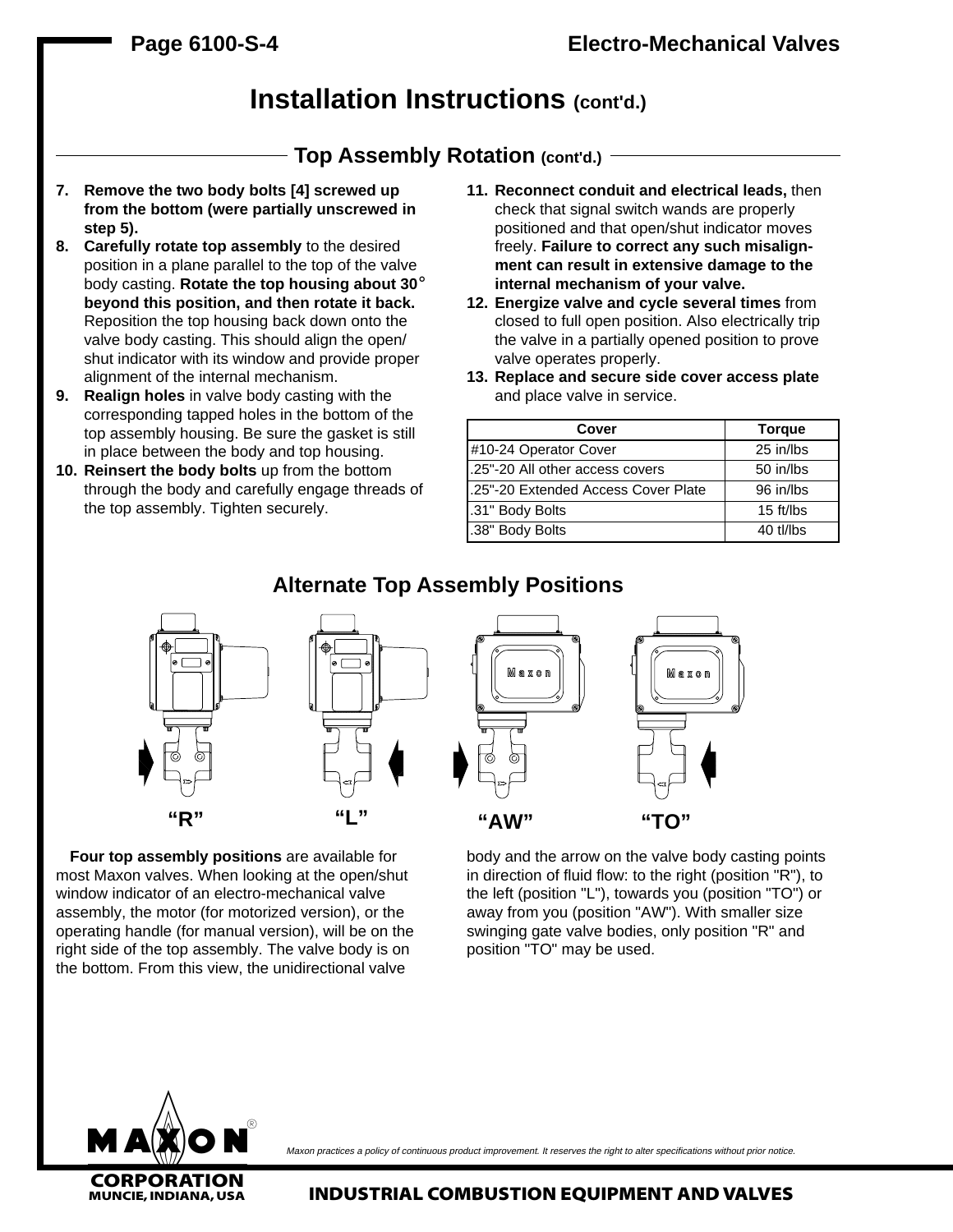## **Electro-Mechanical Valves Page 6100-S-5**

# **Operating Instructions**

**Refer to appropriate catalog bulletin and specification page** for operating sequence applying to your specific valve. **Never operate valve until all essential allied equipment is operative and any necessary purges completed.** Failure of electro-mechanically operated valve to operate normally indicates that it is **not** powered. **Check this first!** Then check internal holding solenoid and/or motor operator.

**Main system shut-off should always be accomplished with an upstream leak-tight manual fuel cock.**

**All Maxon valves react** within a fraction of a second when de-energized (can drop out if electrical power is interrupted for less than 1/2 cycle [8 ms]).

**All electro-mechanical manual reset valves** may be operated manually when solenoid is electrically energized, but electrical tripping is recommended for normal shut-downs.

**Electro-mechanical manual reset valves require two positive actions to open:** a half rotation of handle to latch internal mechanism, and a reversed half rotation of handle to open valve. This refers to normally closed valves. With normally open valves, the procedure is the same, but the valve body position (i.e., open or closed) is opposite to the normally closed version.

**Remotely located manual reset valves** may be equipped with wheel-and-chain assembly. Instructions to operate the valve are on hand grip. Locate counterweight overhead at pipe level and hand grip can be brought down to convenient operating personnel height.

**Normally closed motorized valves begin opening cycle immediately** upon being powered; motor runs only until full open position is reached. Normally open valves begin to close immediately, and motor runs until fully closed position is reached.

Operator should be aware of and observe characteristic opening/closing action of the valve. Should operation ever become sluggish, remove valve from service and contact Maxon for recommendations.

> **Address inquiries to:** Maxon Corporation, P.O. Box 2068, Muncie, IN 47307 Phone (765) 284-3304 FAX (765) 286-8394 www.maxoncorp.com

**Always include valve serial number and nameplate information to insure positive identification.**



Maxon practices a policy of continuous product improvement. It reserves the right to alter specifications without prior notice. 1/99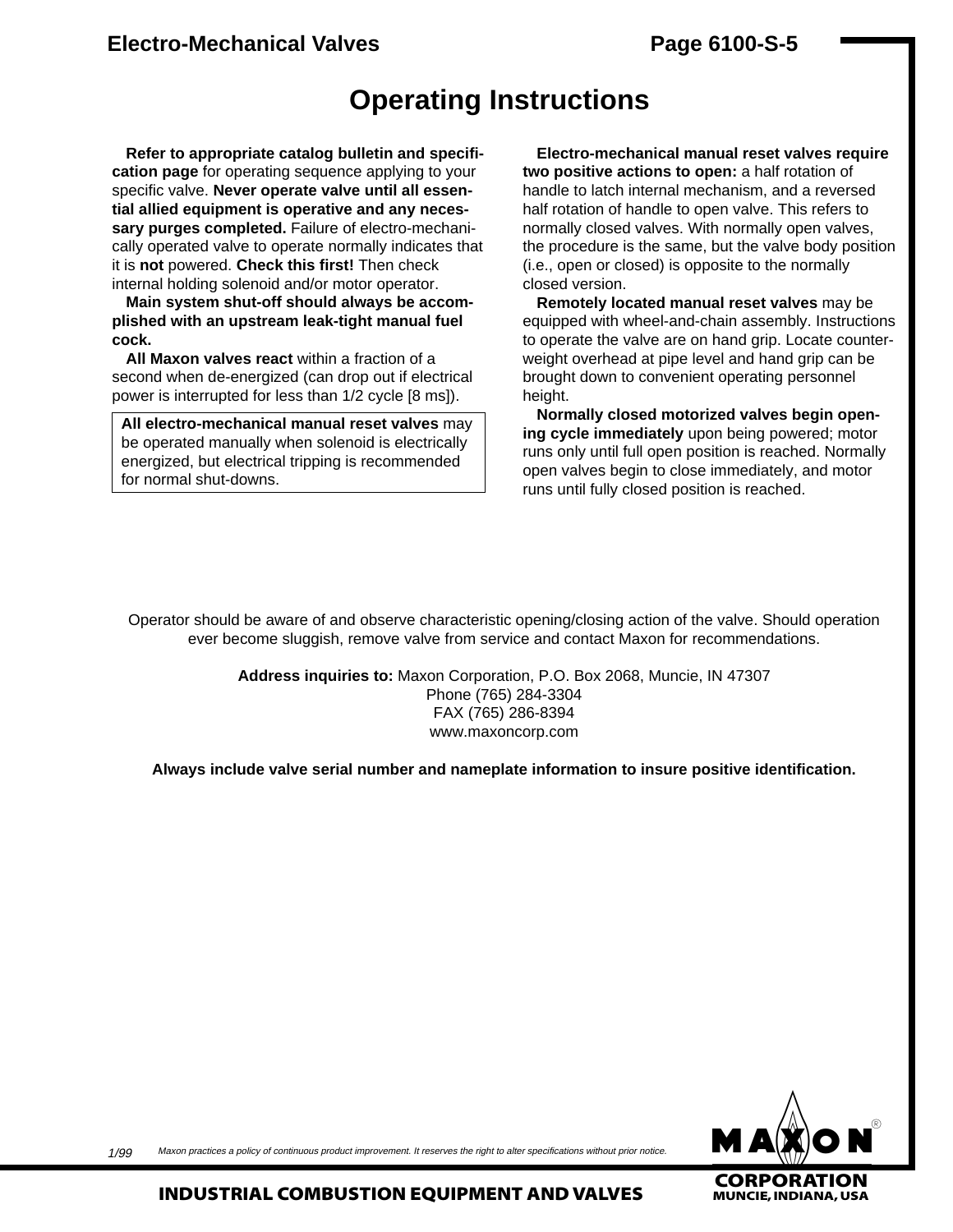# **Maintenance Instructions**

Maxon valves are endurance tested far in excess of the most stringent requirements of the various approval agencies. They are designed for long life even if frequently cycled, and to be as maintenance-free and trouble-free as possible.

**Every Maxon valve is operationally tested and meets the requirements of ANSI B16.104 Class VI Seat Leakage when it leaves our plant.**

**Top assembly components require no field lubrication** and should **never** be oiled.

Auxiliary switches, motors and solenoids, may be replaced in the field.

**WARNING: Do not attempt field repair of valve body, top assembly or motor drive unit. Any alterations void all warranties.**

Valve leak test, performed with valve in line as prescribed by jurisdictional authorities, is strongly encouraged and should be done on a regularly scheduled basis. In rare instances where valve shows leakage, perform **Pre-Operational Exercising** (see below) and retest. If leakage does not stop, remove valve from service.

**Pre-operational exercising:** Prior to initial fluid flow start-up and with upstream manual cock still closed, operate the valve electrically for 10-15 cycles. This not only provides an electrical check, but also wipes valve body disc and seat free of accumulated foreign matter.

**Maxon valves are designed to be used with clean fluids. If foreign material is present in the fuel line, it will be necessary to inspect the valve to make certain it is operating properly. If abnormal opening or closing is observed, the valve should be removed from service. Contact your Maxon representative for instructions.**

#### **Insurance authorities agree . . .**

. . . that the safety of any industrial fuel burning installation is dependent upon well-trained operators who are able to follow instructions and to react properly in cases of emergency. Their knowledge of, and training on, the specific installation are both vital to safe operation.

Safety controls may get out of order without the operator becoming aware of it unless shutdowns result. Production-minded operators have been known to bypass faulty controls without reporting the trouble.

Continued safe operation of any installation is then assured only if the plant management carefully develops an exact schedule for regular periodic inspection of all safety controls, insisting that it then be rigidly adhered to.

A main gas shut-off cock should be located upstream from all other fuel train piping components and used to shut off all flow of fuel for servicing and other shutdowns.

All safety devices should be tested at least monthly\* and more often if deemed advisable. Periodic testing for tightness of manual or motorized shut-off valve closure is equally essential. \*per NFPA 86-Appendix B-4 (1995)

Operator should be aware of and observe characteristic opening/closing action of the valve. Should operation ever become sluggish, remove valve from service and contact Maxon for recommendations.

> **Address inquiries to:** Maxon Corporation, P.O. Box 2068, Muncie, IN 47307 Phone (765) 284-3304 FAX (765) 286-8394 www.maxoncorp.com

**Always include valve serial number and nameplate information to insure positive identification.**



Maxon practices a policy of continuous product improvement. It reserves the right to alter specifications without prior notice.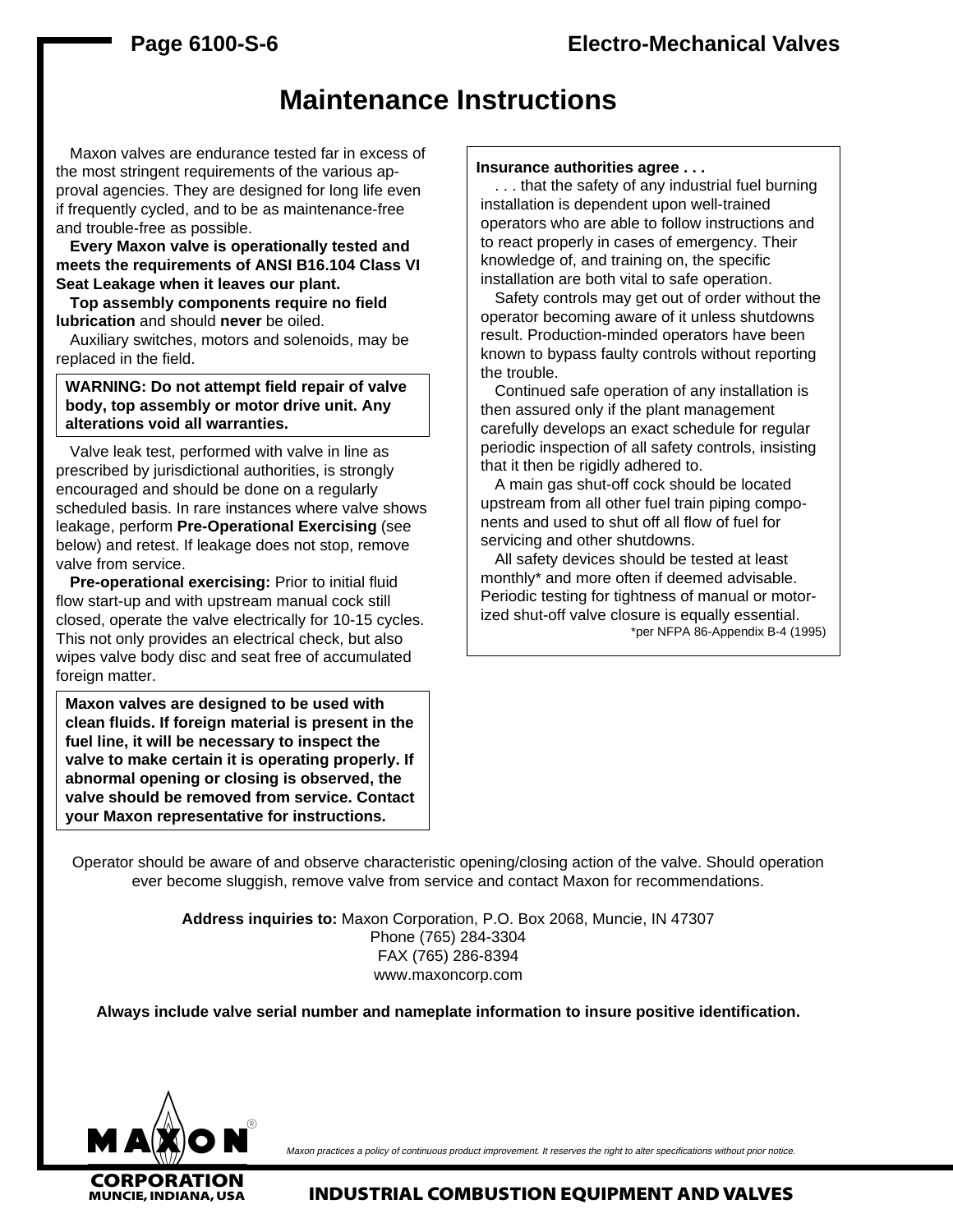# **Auxiliary Signal Switches**

# **Field Installation Instructions**

**NOTE: Instructions below are written for normally closed valves. For normally open versions (STO-M, STO-A, Fig. 1 & 2), reverse switch nomenclature. (VOS becomes VCS and vice versa.)**

**General:** Shut off fuel supply upstream of valve, then de-energize valve electrically.

- Remove top or side cover to provide access, being careful not to damage gasket.
- Compare with illustrations at right to identify YOUR valve type.

### **To replace existing switches:**

- Note wand position and mounting hole location carefully, then remove 2 screws and lift existing switch.
- Install replacement switch in same mounting holes on bracket and verify correct wand position.
- Replace existing wiring one connection at a time, following original route and placement.

#### **To add switches to existing valve:**

- Check illustrations at right. If your valve uses a switch mounting bracket as in Fig. 1 & 2, mount switches to bracket using the mounting holes appropriate for valve type and size.
- Position bracket so VCS wand just touches top of actuator, then move downward slightly, depressing wand until switch clicks, then tighten mounting screws to hold this position.
- Pin bracket by drilling 1/8" dia. holes 1/4" deep into bracket mounting pad through drive pin holes, then tap drive pin in until flush.
- Route wires to wiring compartment as shown, then complete wiring connections and clean out metal drilling chips from previous procedure.
- Cycle valve, checking switch actuation points carefully. (VCS actuates at top of stem stroke, VOS at bottom.) Simultaneously the valve body must be tested for switch continuity and seat leakage. Bend VOS switch wands slightly if necessary to insure valve is opening fully.
- Replace gasket and cover, then return valve to service.

| Cover                                | Torque (ft-Ibs) |
|--------------------------------------|-----------------|
| #10-24 Operator Cover                | 25              |
| 1.25"-20 All other access covers     | 50              |
| 1.25"-20 Extended Access Cover Plate | 96              |



Remove side cover plate. Switches mount on bracket. (See "A" below)



Remove side cover plate. Switches mount on bracket. (See "B" below)

**Fig. 3 4" – 6" 7000**

Remove 2-piece top cover. Switches mount on support stand.

**Fig. 4 .375" – .75" 8700**

Remove top cover. Switches mount on actuator frame













Maxon practices a policy of continuous product improvement. It reserves the right to alter specifications without prior notice.  $1/00$ 

## **INDUSTRIAL COMBUSTION EQUIPMENT AND VALVES**

**CORPORATION**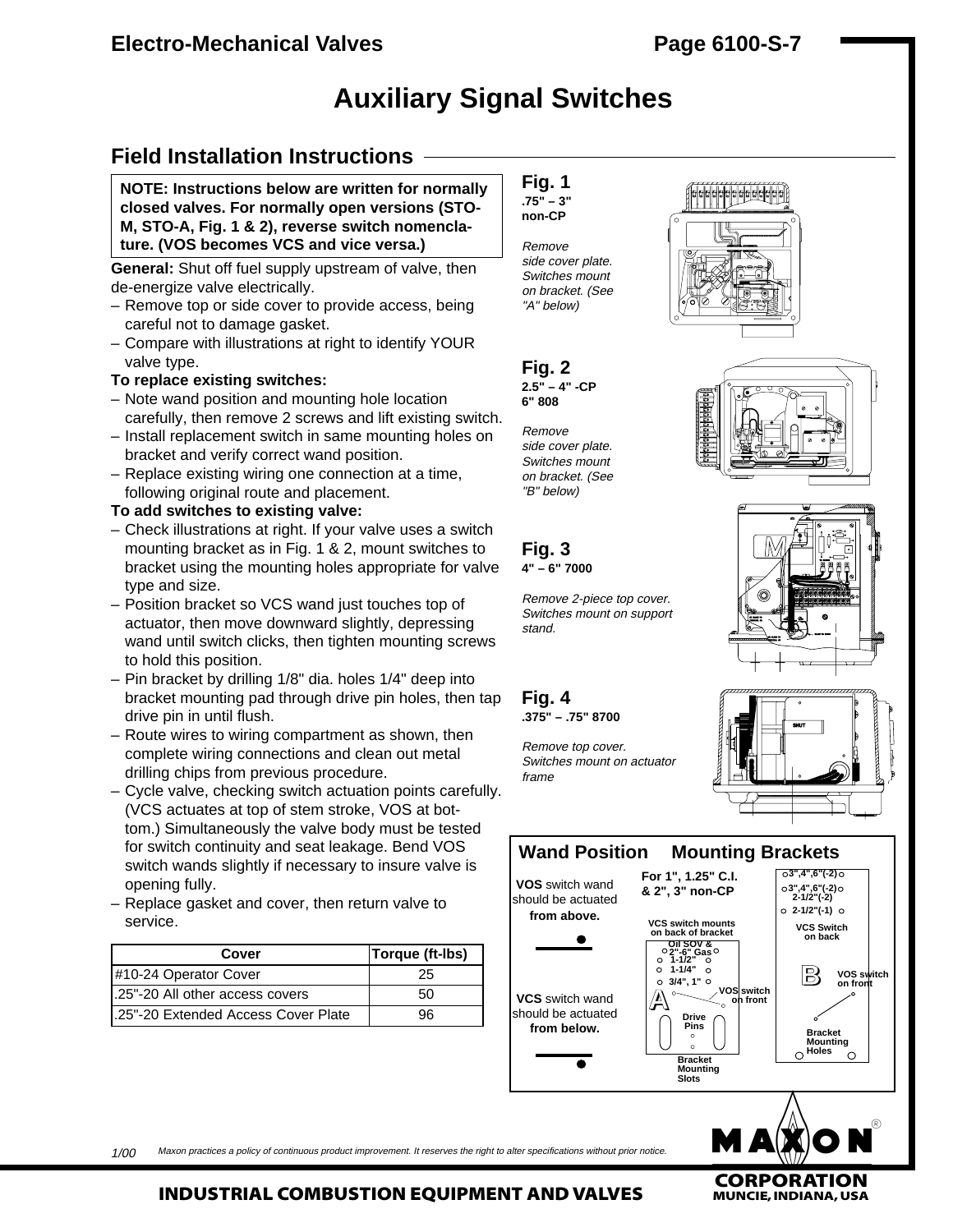

**CORPORATION**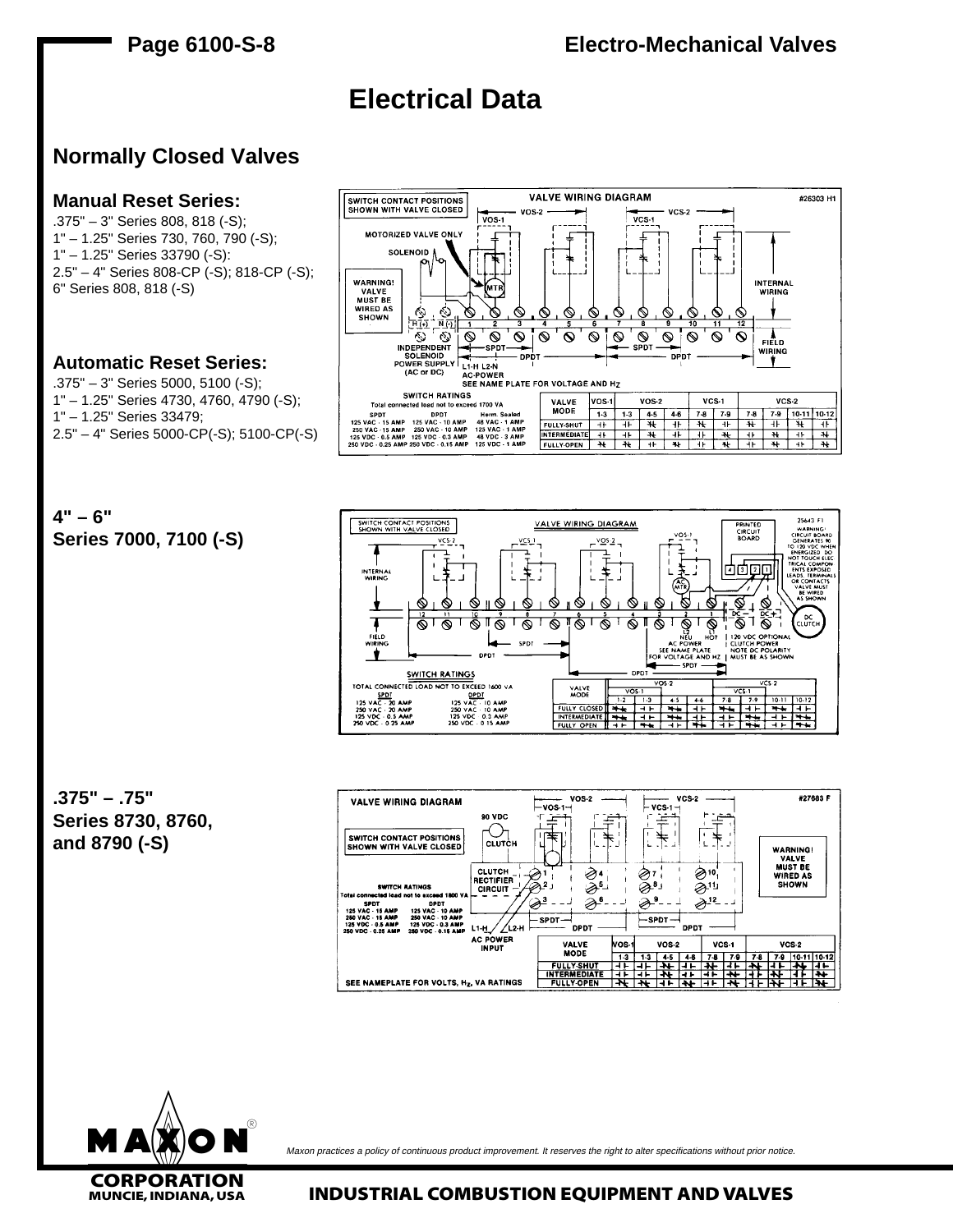# **Electrical Data**

## **Normally Open Valves**

## **.75" – 2" Series STO-M and STO-A (-S) 2.5" – 4" Series STO-MCP and STO-ACP (-S)**





1/99 Maxon practices a policy of continuous product improvement. It reserves the right to alter specifications without prior notice.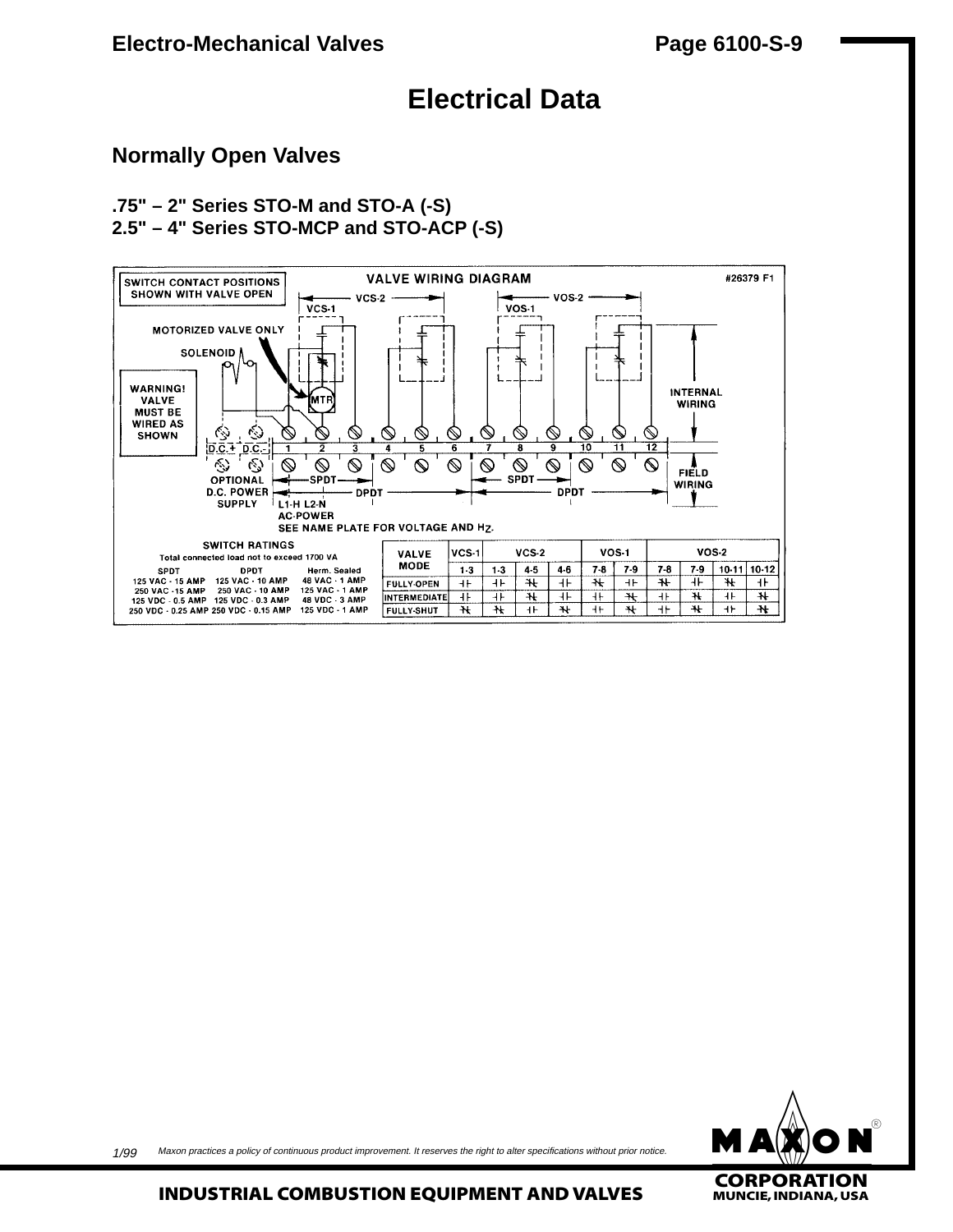# **Tandem Arrangements**

## **(for simultaneous opening of main and blocking valves)**

### **Installation Instructions**

Review and comply with all general valve installation instructions provided separately. (See sketch below.)

- 1. Mount both valves in fuel line with center to center spacing as originally specified, and blocking valve (without handle) downstream of main valve (with handle).
- 2. Check valve alignment to be certain that operating wheels lie in the same plane.
- 3. Remove tape from the wheel of the main valve and unwind the attached chain. Do not remove the screw holding chain to wheel; it has been factory positioned to assure correct alignment. Do not remove tension spring attached to one end of chain or the wooden block insert which preloads the spring.
- 4. Take free end of chain and loop it around the wheels of both main and blocking valve as shown in sketch below. Depending on the specific valve series and arrangement, tension spring may be located either above or below the wheel centerline.
- 5. Draw free end of chain and tension spring together so that as much slack as possible is eliminated, then insert the open eye of the spring "S" hook through the link in the chain that will most nearly maintain this position.
- 6. Crimp the "S" hook shut around the chain link, then cut and discard excess chain.
- 7. Remove spring preload wood block insert from the tension spring, and verify that the chain is drawn tight.
- 8. Rotate the operating handle of the main valve fully to latching position for your particular valve, then hold handle firmly in this position while performing the next few steps.
- 9. Rotate blocking valve wheel fully counter-clockwise until it strikes a stop (it will slide within the loop of chain).
- 10. Still holding main valve wheel in place, move blocking valve wheel approximately 1/4 to 1/2 inch back in the clockwise direction. Insert the #10-24 X 1/2" screw (furnished) through the chain link that lines up with the tapped hole on bottom of blocking valve wheel, then fasten securely.
- 11. Verify that the valves are wired in parallel as shown in wiring schematic on page 6121.

## **To add wheel & chain assembly to existing tandem valves:**

- 1. Verify that both valves are in the same top assembly position (TO or AW). Rotate if necessary. (See top assembly rotation instructions on pages 6100-S-3 and 6100-S-4.)
- 2. Bend handle of main valve outward about 25°.
- 3. Cut off handle of blocking valve at outer wheel face.
- 4. Remove hardware holding main valve wheel in place and mount new wheel and spacer to the existing wheel with new hardware provided.
- 5. Cut chain loop to the desired length and secure to both wheels.





Maxon practices a policy of continuous product improvement. It reserves the right to alter specifications without prior notice.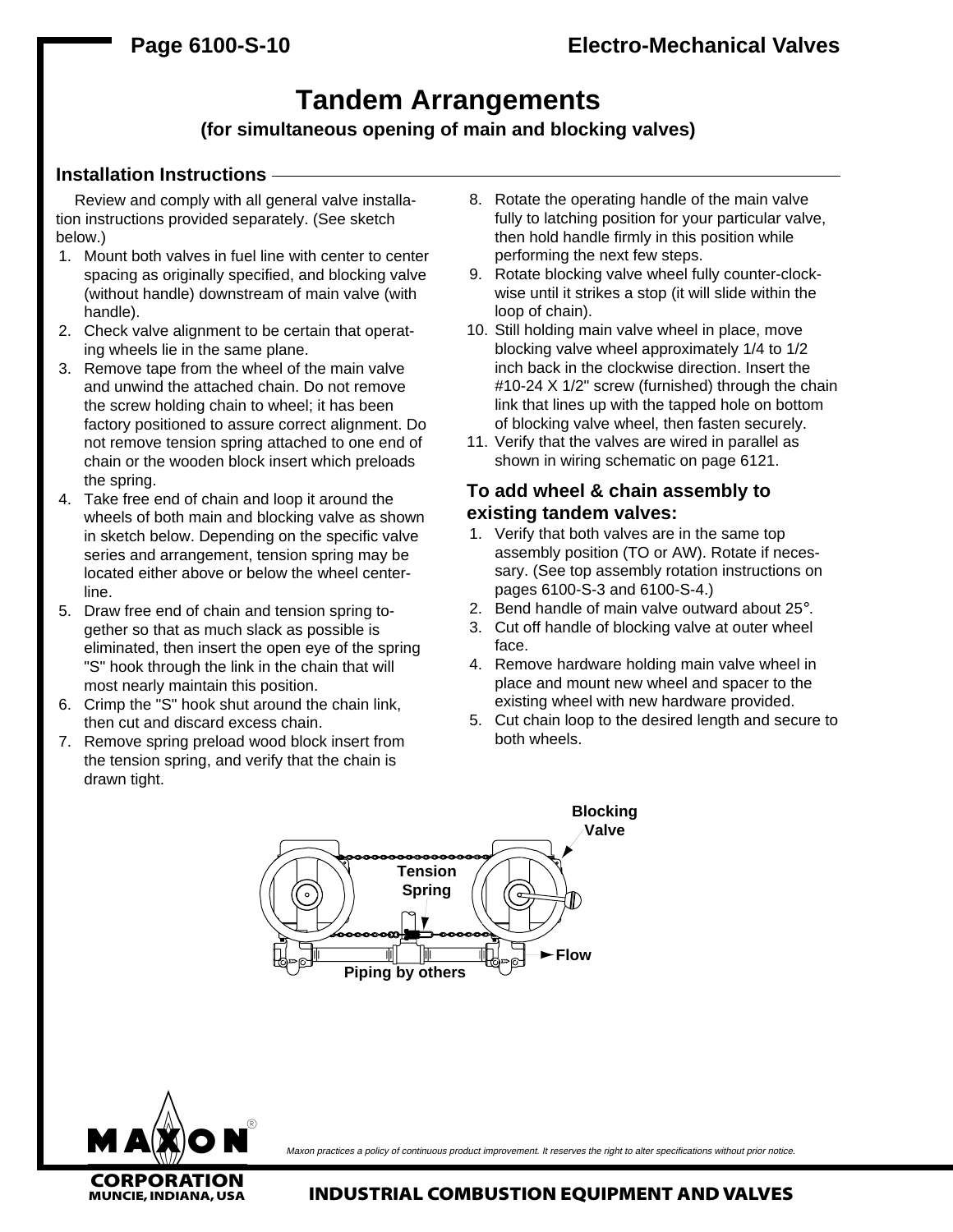## **Electro-Mechanical Valves Page 6100-S-11**

# **Overhead Wheel & Chain Assembly**

**Overhead wheel and chain assembly** allows operation of a manual reset valve in an otherwise inaccessible overhead location. A wheel is mounted onto the handle of the valve. The attached chain is weighted on one end and has a paddle handgrip on the other.

Once the valve is electrically energized, pulling down on the paddle will open normally closed versions or close normally open versions.

Maxon valve's free-handle design permits valve to trip to its rest position on any power interruption.

**Wheel and chain assembly includes** a length of chain to position the paddle handgrip slightly below pipe centerline. A standard length of 7 feet of chain is included with CP and larger valve sizes and 5 feet is included with all other valves. Extra chain (in one foot increments) may be specified to fit your specific location.



## **Approximate envelope dimensions** (nominal, in inches)



**Swinging gate valves Rising stem valves** 





**NOTE:** Overhead wheel & chain can only be mounted on swinging gate valves with the top assembly position TO.



Maxon practices a policy of continuous product improvement. It reserves the right to alter specifications without prior notice. 2/00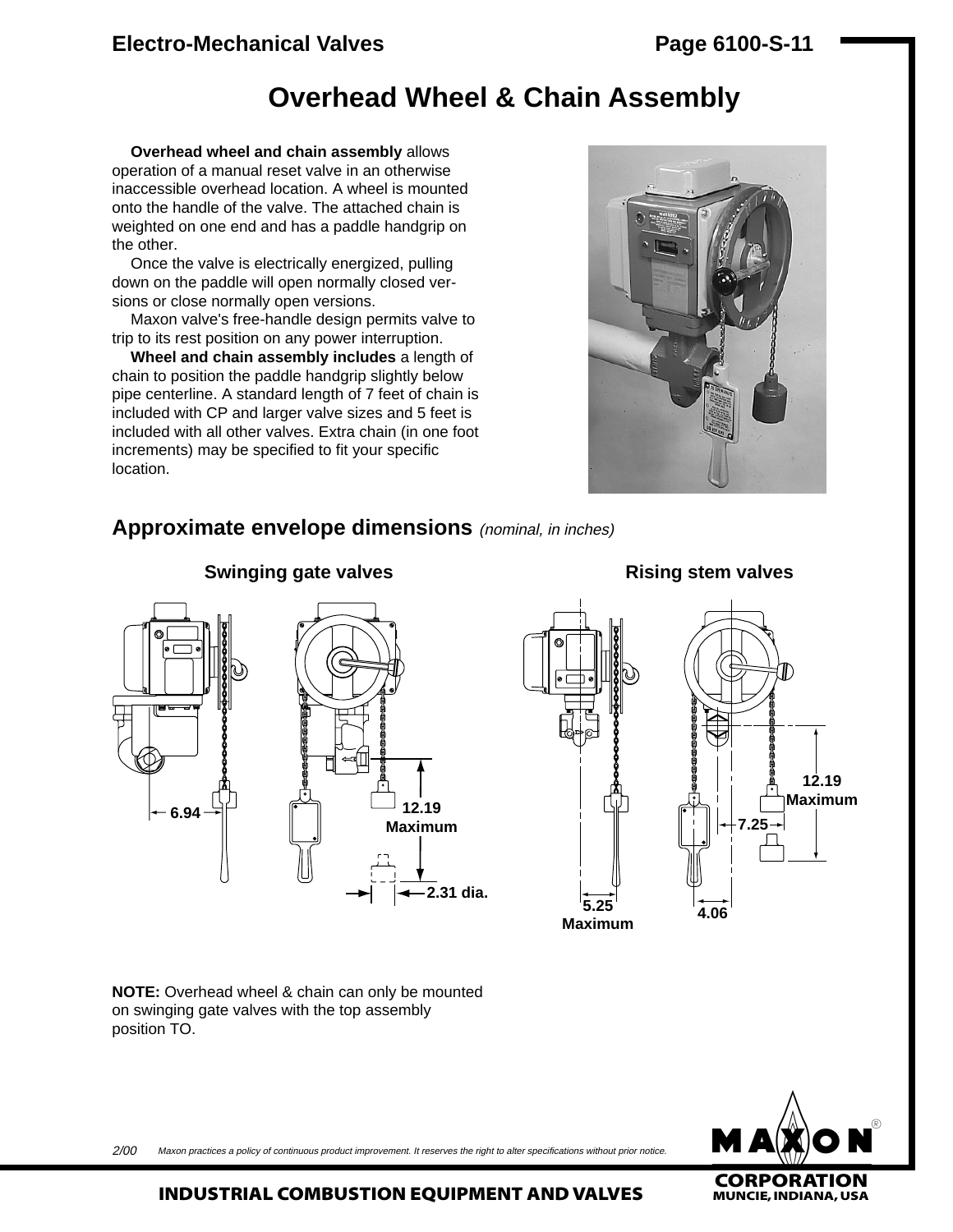# **Maintenance Instructions**

**CAUTION:** Valve leak testing should be undertaken only by trained and experienced personnel. Instructions provided by the company and/or individuals responsible for the manufacture and/or overall installation of complete system incorporating Maxon valves take precedence over these provided by Maxon. If Maxon instructions conflict with any codes or regulations, contact Maxon Corporation before attempting this procedure.

**Valve leak test should be performed on a quarterly basis to assure continued safe and reliable operation.** Each valve should be checked with available line pressure. Absolute zero leakage may not be obtained in the field. Any valve that exceeds the allowable leakage, as set forth by your local codes or insurance requirements (15 bubbles per minute), should be removed from service and your Maxon representative should be contacted.

**Every Maxon valve is operationally tested and meets the requirements of ANSI B16.104 Class VI seat leakage when it leaves our plant.**

### **Example of a gas piping diagram for leak test**

## **Suggested leak test procedure for double-blocking shut-off valves (without vent line)**

- (a) Shut down combustion system per manufacturer's recommended procedure.
- (b) Close manual valves A and B.
- (c) Visually inspect to verify that shut-off valves #1 and #2 are closed.
- (d) Remove the 1/4" pipe plug from downstream side of shut-off valve #1. Install leak test apparatus. Safely vent any trapped gas pressure.
- (e) Open manual shut-off valve A, then close leak test apparatus. Insert tube into a container of water just below the surface.
- (f) Open test apparatus and test valve for leakage. As a guideline, valve should be tested for 2 minutes per inch of pipe diameter. Large diameter pipes or long piping runs between shut-off valves may need additional testing time.
- (g) If valve testing indicates leakage exceeding 15 bubbles per minute, perform pre-operational exercising as outlined on Page 6100-S-2 and retest the valve. If valve continues to exceed allowable leakage limit, remove from service and contact Maxon.

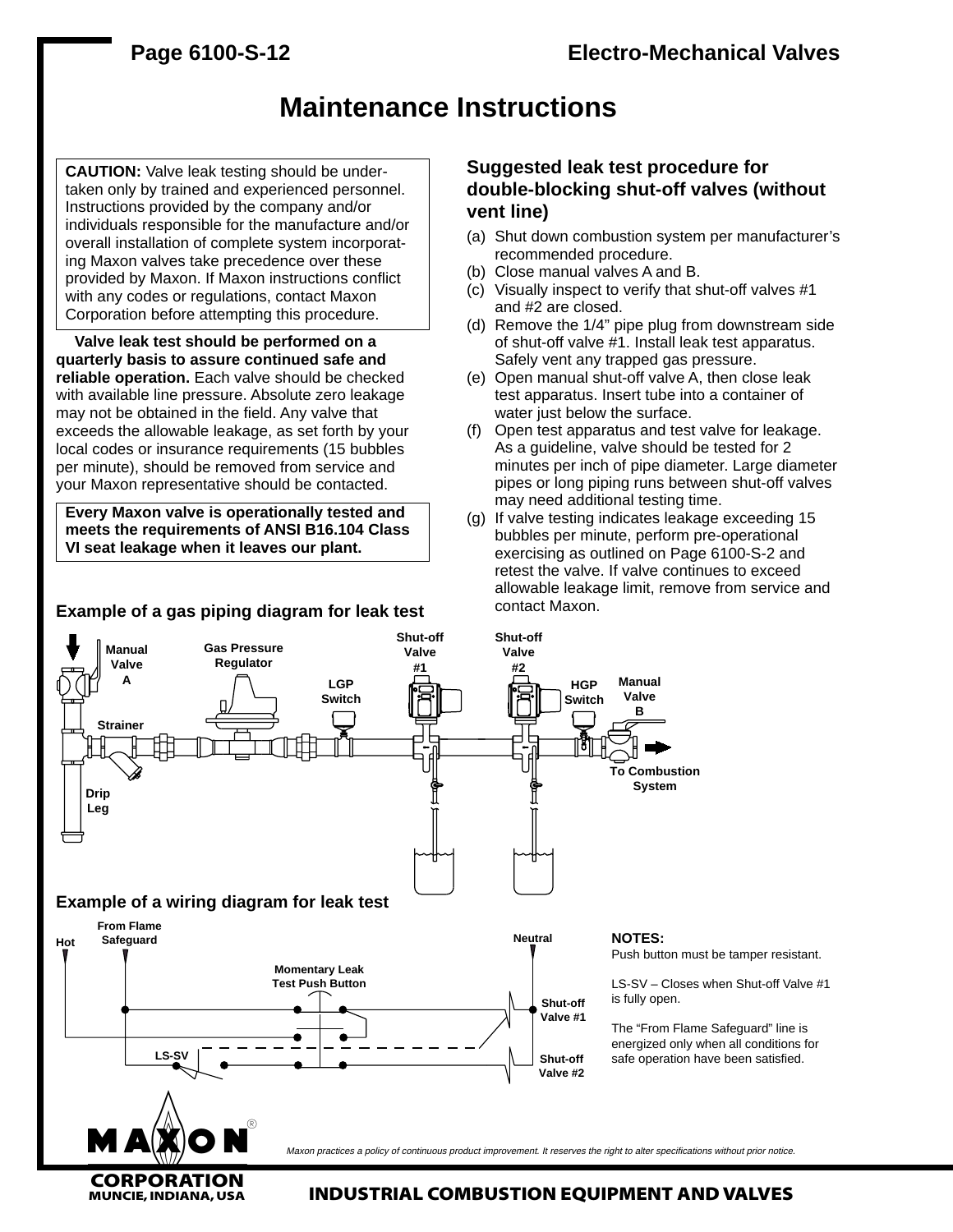# **Maintenance Instructions**

### **Suggested leak test procedure for double-blocking shut-off valves (without vent line) - continued**

- (h) Secure test apparatus on valve #1.
- (i) Remove the 1/4" pipe plug from downstream side of shut-off valve #2. Install leak test apparatus.
- (j) With an auxiliary power supply connected to valve #1, open test apparatus and test valve for leakage. As a guideline, valve should be tested for 2 minutes per inch of pipe diameter. Large diameter pipes or long piping runs between shut-off valves may need additional testing time.
- (k) If valve testing indicates leakage exceeding 15 bubbles per minute, perform pre-operational exercising as outlined on Page 6100-S-2 and

retest the valve. If valve continues to exceed allowable leakage limit, remove from service and contact Maxon.

- (l) Secure test apparatus on valve #2.
- (m) Upon completion of valve leak testing, test all other safety interlocks per manufacturer's instructions and verify they are operational.
- (n) Restore combustion system to operational condition. Be sure to remove all auxiliary power supplies and jumpers that may have been used during testing.

## **Suggested leak test procedure for double-blocking shut-off valves with vent line**



**Example of a gas piping diagram for leak test with vent line**

Maxon practices a policy of continuous product improvement. It reserves the right to alter specifications without prior notice. 2/00

**CORPORATION**<br>MUNCIE, INDIANA, USA